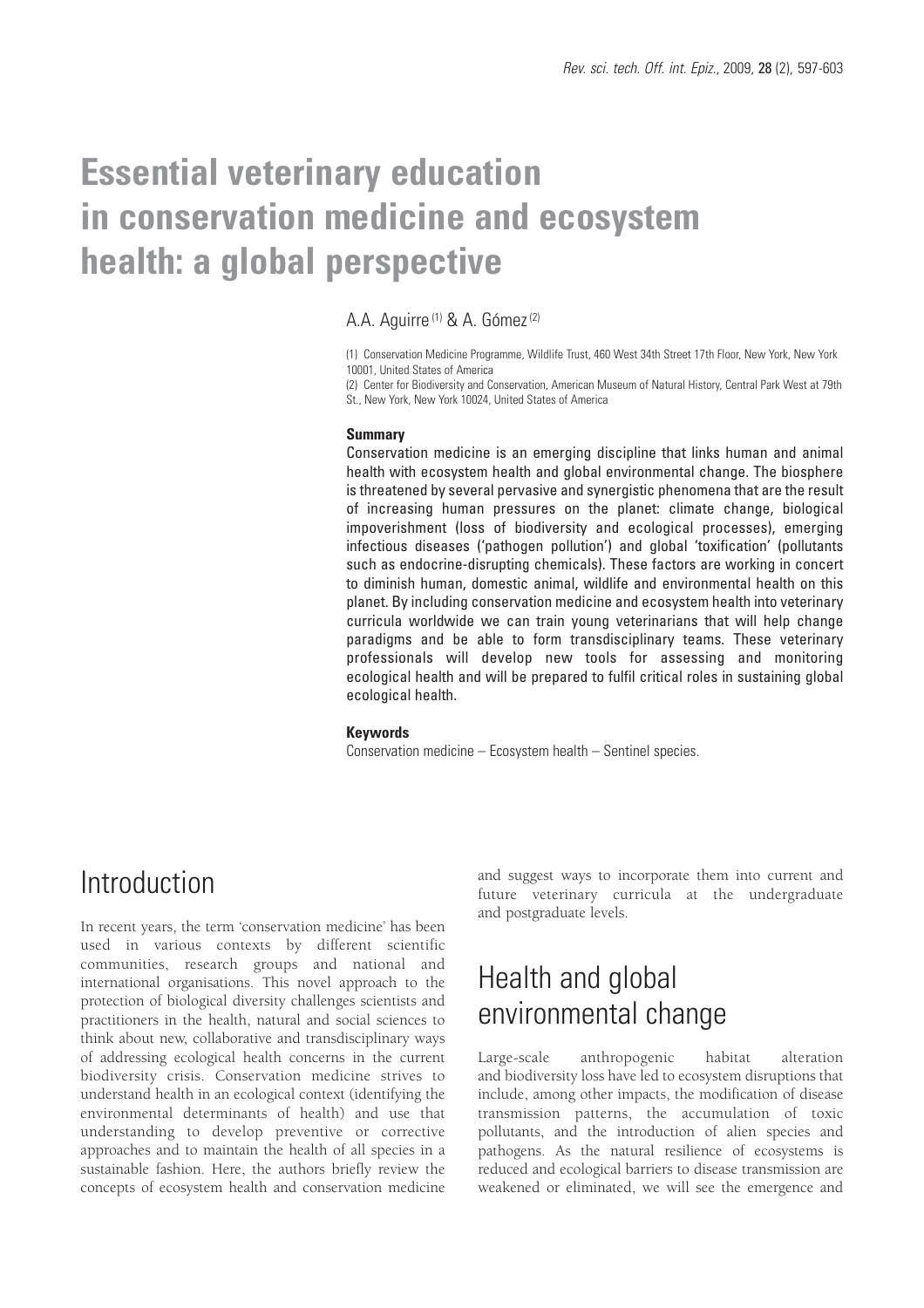redistribution of infectious diseases and other symptoms of deteriorating global health. Disease emergence is one of the major challenges of society today, and is associated with socio-economic, environmental and ecological factors (7). Of special interest to veterinarians is the fact that a significant proportion of all human emerging infectious diseases are zoonotic (7). Other global environmental alterations, such as urbanisation and climate change, have profound influences over the distribution and transmission intensity of many infectious diseases (3, 12). Biodiversity has an important role to play in protecting health and can, in some cases, act as a buffer to the transmission of infectious diseases (4, 5, 11). It is clear, therefore, that the long-term maintenance of global health requires the preservation of biodiversity and ecosystem functioning.

Because changes to the ecosystem have had an obvious effect on disease emergence and transmission, there is a growing awareness of the relationship between health and the environment. The complexity of this interconnectedness means that there is a need to develop novel strategies for disease prevention, environmental management and biodiversity conservation. For the most part, current veterinary programmes do not include specific training components to prepare graduates to be aware of these multifactorial linkages or deal with the health impacts of environmental change. Often veterinary professionals lack the skills to link ecosystem, animal, and human health issues (1, 15). As human influence over the global environment increases, the training of veterinarians in ecosystem health and conservation medicine becomes a critical priority (9, 10).

## Defining ecosystem health and conservation medicine

The concept of ecosystem health, initially termed 'ecosystem medicine', was established in the late 1970s when researchers began looking at ecosystems as patients with 'vital signs' (14). Common signs of ecosystem degradation were characterised as the 'ecosystem distress syndrome'. Although defining the concepts of ecosystem health and ecosystem medicine can be challenging, one definition is: 'a systematic approach to the preventative, diagnostic, and prognostic aspects of ecosystem management, and to the understanding of relationships between ecosystem health and human health. It seeks to understand and optimise the intrinsic capacity of an ecosystem for self-renewal while meeting reasonable human goals. It encompasses the role of societal values, attitudes and goals in shaping our conception of health at human and ecosystem scales' (2). Other definitions include a greater emphasis on biodiversity and conservation, but all of them take a broad, ecosystem-wide view of health and disease.

Conservation medicine can be briefly defined as the practice of achieving ecological health, and should be understood as a solution-oriented approach to predicting, preventing and controlling the health implications of anthropogenic environmental change. By bringing the health sciences, ecology and conservation biology together, conservation medicine is an attempt to examine the world in an inclusive way, since health impacts affect populations and ecosystems. The central principle of this discipline is that health connects all species, because it is inextricably linked to the ecological processes that govern life on the planet (1). In response to the growing health implications of environmental degradation, researchers in conservation medicine have begun to examine linkages among:

– changes in habitat structure and land use

– emergence and re-emergence of pathogens and the effects of environmental contaminants

- maintenance of biodiversity and ecosystem function
- the effects of disease on rare or endangered species (1).

A critical aspect of conservation medicine is that it provides bridges between disciplines separated by tradition or by the lack of a common language. By creating these bridges, conservation medicine becomes transdisciplinary, that is, it transcends classical disciplinary paradigms and integrates research approaches for the creation of solutions to real-world problems (17). The authors believe that transdisciplinarity, as it applies to understanding and solving complex health problems, is a valuable intellectual approach and should be explicitly incorporated into veterinary education. By reaching out to multiple disciplines, conservation medicine provides new skills, tools and vision to the field of both conservation biology and medicine. This includes bringing biomedical research and diagnostic resources to address conservation problems, e.g. development of new non-invasive health monitoring techniques; training veterinarians, physicians, and conservation biologists in the promotion and practice of ecological health; and by establishing transdisciplinary teams of health and ecological professionals to assess and address ecological health problems (1, 15).

# Conservation medicine and ecosystem health in the veterinary curriculum

The introduction of an ecosystem-health viewpoint, which represents a fundamental shift in thinking (switching the emphasis from treatment to prevention), has been successful in some medical and veterinary colleges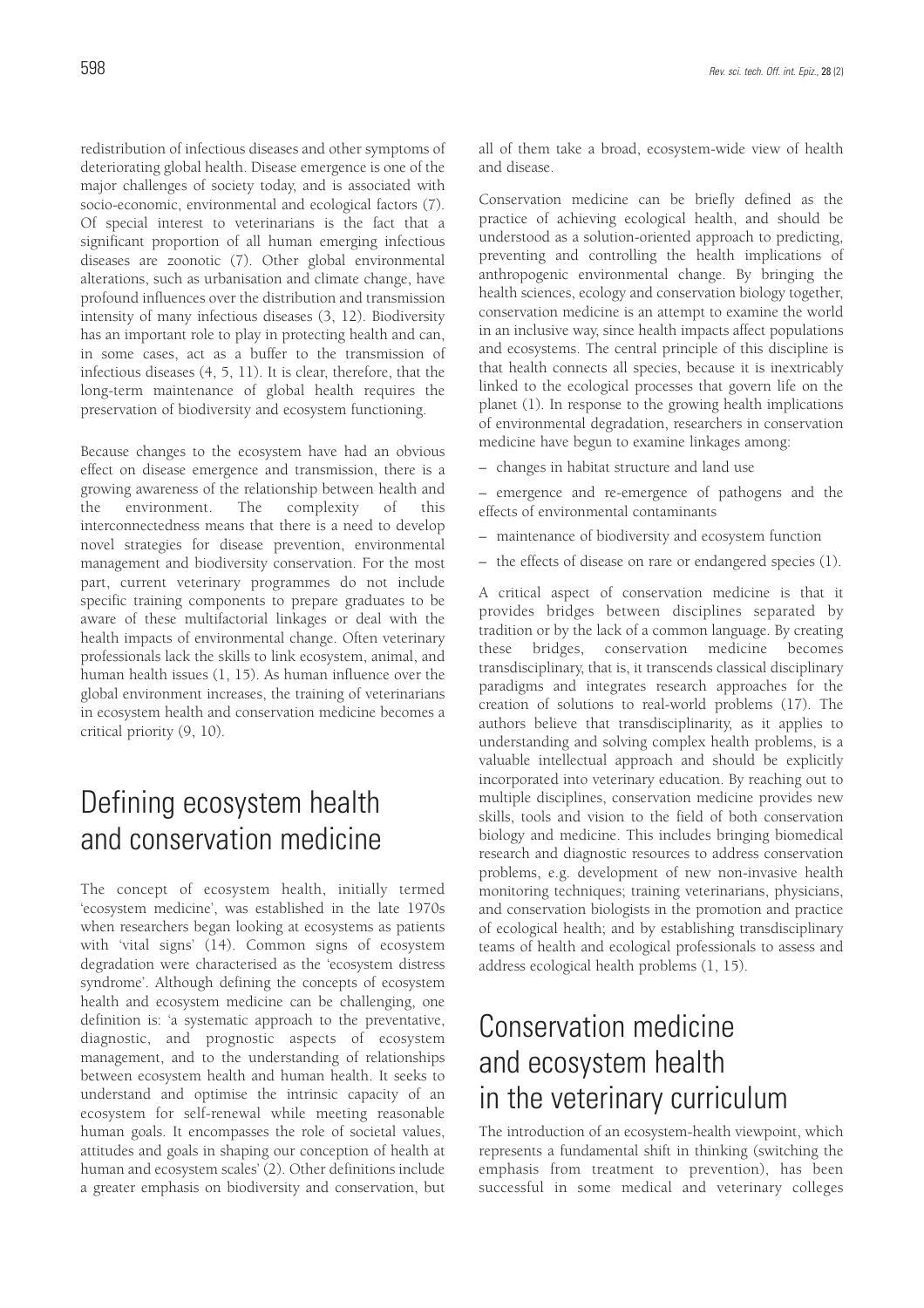(Table I) (13). Although integrating new material into the already crowded veterinary medicine curricula is a difficult task, the authors believe that all veterinarians should be made aware of basic concepts in ecosystem health, environmental change and conservation biology. They strongly believe that the veterinarians of the future will be better prepared to help solve the world's most pressing problems if they are invited to challenge paradigms for understanding health and are keenly aware of current environmental concerns. The authors suggest that health is a powerful unifying principle and that veterinarians with an ecological mindset will ask themselves: What are the broad biological, spatial and temporal scales at which costs and benefits to health accrue? They will, therefore, be better able to find sustainable solutions to health problems at local, regional and global scales.

Fortunately, veterinary education already includes training in the basic skills that can facilitate this ecosystemic approach to health. For example, veterinarians are taught to be critical thinkers that obtain information from multiple interconnected systems in order to provide a therapeutic solution to a larger whole. Veterinarians are charged with caring for the health of many species, and, in addition, they often find themselves caring for the wellbeing of humans (e.g. pet owners, ranch workers and animal product consumers) at the same time as they are providing health care for individual animals. Finally, many veterinarians, including epidemiologists, those working in rural areas and those specialised in large animal medicine, frequently engage in designing environmental management strategies as part of their normal routines.

At a minimum, the authors suggest, basic issues about biodiversity loss, global climate change and drivers of disease emergence should be presented to all students during the basic science courses in the first year of veterinary training. Additional concepts dealing with the environment and biodiversity conservation can be included as part of required courses, such as those dealing with animal production and husbandry, epidemiology, physiology and pharmacology. The basic principle of considering health in an ecological framework can be included in most classes in a veterinary curriculum without the need for additional content, simply by adding a different perspective to the traditional viewpoints. For example, during a dairy cattle husbandry course, the professor can emphasise the environmental determinants of changes in health or productive output, and the environmental consequences of specific production strategies. By applying the concepts of conservation medicine and ecosystem health the student can develop a

**Table I**

**Undergraduate, graduate and continuing education opportunities for veterinary students in conservation medicine and ecosystem health**

| <b>Institution</b>                                                                                                                                                    | <b>Programme</b>                                                                                                                                                              | <b>Website</b>                                                                      |
|-----------------------------------------------------------------------------------------------------------------------------------------------------------------------|-------------------------------------------------------------------------------------------------------------------------------------------------------------------------------|-------------------------------------------------------------------------------------|
| Wildlife Trust: an international organisation of<br>scientists dedicated to the conservation of biodiversity                                                          | International externships                                                                                                                                                     | www.wildlifetrust.org                                                               |
| Consortium for Conservation Medicine: a collaboration<br>between the Wildlife Trust, five American universities<br>and the National Wildlife Health Center in the USA | International externships                                                                                                                                                     | www.conservationmedicine.org                                                        |
| Centro Universitario Vila Velha School of Veterinary<br>Medicine in Spirito Santo, Brazil                                                                             | Conservation medicine course as part of core curriculum                                                                                                                       | www.uvv.br/cursos/info_curso.asp?id=9&tpcurso=1                                     |
| Faculty of Veterinary Science at the University<br>of Liverpool, UK                                                                                                   | Veterinary conservation medicine course                                                                                                                                       | www.liv.ac.uk/vets/study/vcm1.htm                                                   |
| Inger and Walter Rice Environmental Center<br>at the Virginia Commonwealth University,<br>Richmond, Virginia                                                          | Conservation medicine programme                                                                                                                                               | www.vcu.edu/rice/research/research-<br>conservation.html                            |
| University of Georgia, Athens                                                                                                                                         | Courses in conservation medicine<br>and conservation biology                                                                                                                  | www.studyabroaddirectory.com/listingsp3.cfm/<br>listing/58512                       |
| The Wilds: a wildlife conservation centre<br>in Cumberland, Ohio                                                                                                      | Three-year residency programme in wildlife and<br>conservation medicine                                                                                                       | www.thewilds.org/what/conservation.asp                                              |
| The Wildlife Center of Virginia, Waynesboro, Virginia                                                                                                                 | Three-year residency in wildlife and conservation<br>medicine                                                                                                                 | www.wildlifecenter.org/veterinary/<br>index.php                                     |
| Environmental Medicine Consortium at North Carolina<br>State University College of Veterinary Medicine,<br>Raleigh, North Carolina                                    | Postgraduate training: internships or a zoological<br>medicine residence with emphasis in conservation<br>medicine, depending on the interest<br>of the graduate veterinarian | www.emc.ncsu.edu/programs/conservmed/<br>index.html                                 |
| <b>Conservation Medicine Center of Chicago</b>                                                                                                                        | Research projects for veterinary students                                                                                                                                     | www.luhs.org/depts/cmcc/index.htm                                                   |
| New England Aquarium                                                                                                                                                  | Veterinary internship                                                                                                                                                         | www.neag.org/conservation_and_research/<br>projects/conservation_medicine/index.php |

UK: United Kingdom USA: United States of America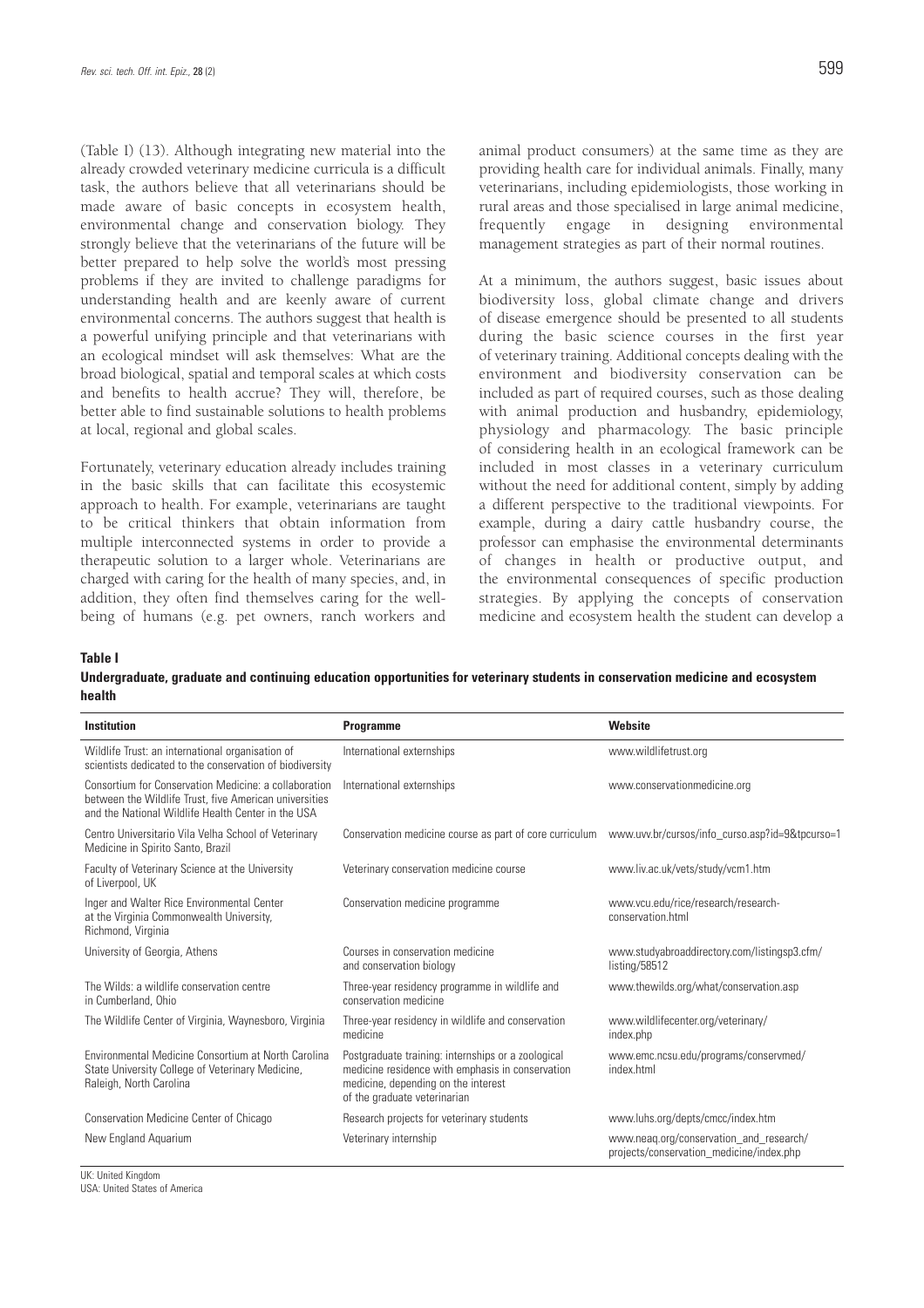more holistic approach to herd and environmental management, which can ultimately be used in ecosystem management.

In track-based programmes (programmes in which students can choose to take certain specialised courses along a particular 'track'), the authors suggest that students take at least one semester-long course in conservation biology and conservation medicine and are exposed to real-world conservation medicine research and practice, perhaps by means of internships or research theses. Elective courses such as eco-epidemiology and infectious disease ecology can be included in the last two years of the programme. Externships and extra-curricular activities are also important for the success of this kind of training. Students in these programmes should become conversant with the main issues, research approaches and scientific literature in the field of conservation medicine. The authors envision that these graduates will expand their professional practice to include work in transdisciplinary teams and in roles not traditionally occupied by veterinarians (e.g. designing environmental policy, designing and managing protected areas, predicting changes in the ecology of infectious diseases and developing mitigation plans against the health consequences of environmental change).

One of the first programmes implementing conservation medicine in the veterinary curriculum, through core teaching, elective and research opportunities, and extracurricular seminars and workshops, was established at Tufts University Veterinary School (http://www.tufts. edu/vet/ccm/) (8). This veterinary college has been able to create special programmes and increase collaboration with other institutions, providing their students with many national and international conservation medicine opportunities. Additionally, there are extra-curricular educational opportunities that have provided intensive training in wildlife and ecosystem health for veterinary students and other health professionals; for example, the Envirovet Summer Institute (http://vetmed.illinois.edu/ envirovet/) provides courses that combine lectures with field and laboratory experiences and include training in several specific areas such as terrestrial and aquatic wildlife and ecosystem health (6).

### Postgraduate opportunities in conservation medicine for veterinarians

Postgraduate programmes in conservation medicine are currently designed to immerse students in a transdisciplinary view of health and to explore more deeply the interconnectedness of the biotic and abiotic environment with the health of all species. The authors suggest that graduate students in conservation medicine should be offered in-depth instruction in ecology, environmental policy and conservation biology and advanced training in more familiar areas such as epidemiology and biostatistics. Skills in areas such as geographic information systems, mathematical modelling and biochemistry and molecular biology should be offered as needed in accordance with individual or institutional research interests. Identification of the main country-level threats to ecosystem health and, in non-English speaking countries, the development of appropriate technical language to be used in conservation medicine and transdisciplinary research teams, are two particularly interesting issues that should be strongly considered for inclusion in these graduate programmes.

There are currently several postgraduate opportunities for veterinarians in conservation medicine (8). For example, Murdoch University in Western Australia has developed a Postgraduate Certificate in Veterinary Conservation Medicine and a Master of Veterinary Sciences (Conservation Medicine) with a flexible programme structure and distance education. The establishment of such a programme required the removal of disciplinary, institutional, cultural, experiential and professional development boundaries, which have impeded veterinary involvement in conservation projects in the past (16). In Chile, a master's programme in wildlife management was created by the Faculty of Agronomy and Forestry of the Pontificia Universidad Católica de Chile. This programme emphasises conservation medicine projects in collaboration with a local wildlife conservation research group (http://www.fauna-australis.puc.cl). More recently, another Chilean veterinary school created a doctoral degree in conservation medicine (www.postgradounab.cl/ doctorado\_medicina\_conservacion\_5.html). In addition to courses offered by universities, there are currently several postgraduate opportunities for veterinarians in private and non-governmental institutions, rehabilitation centres and wild animal parks around the world (Table I) (9).

# Role of veterinarians in conservation medicine and ecosystem health: H5N1 highly pathogenic avian influenza surveillance in North America

Birds infected with avian influenza (AI) viruses provide an extensive reservoir from which highly pathogenic strains of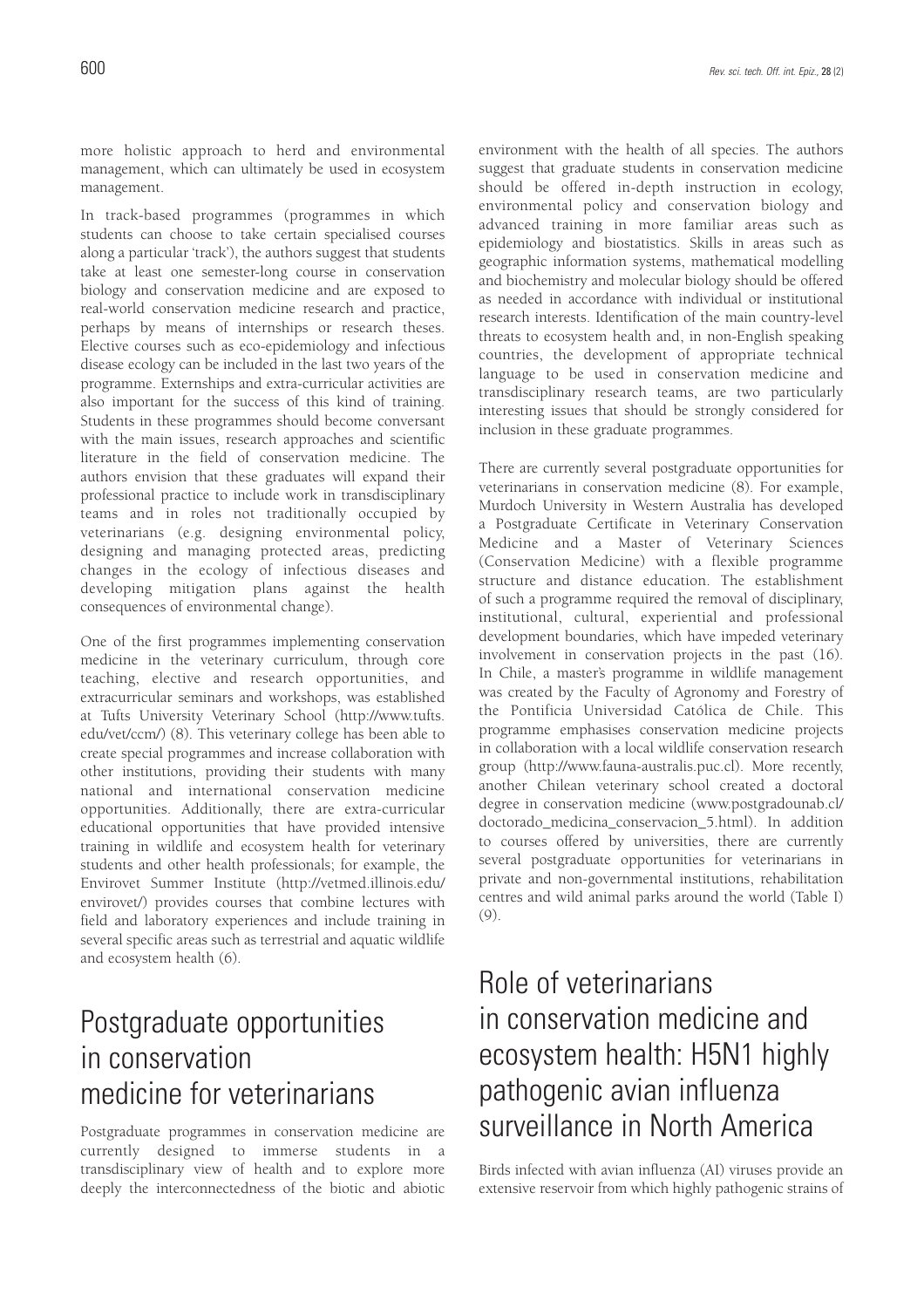the disease can evolve. To date, all outbreaks of highly pathogenic avian influenza (HPAI) have been caused by influenza A viruses of subtypes H5 and H7. In some instances, direct or indirect contact of domestic flocks with wild migratory waterfowl has been implicated as a cause of epidemics. Several cases of non-pathogenic AI H5N1 virus have been detected in wild waterfowl in North America recently and the potential of HPAI spread is of high concern. Some questions to answer include: Which wild birds are involved in carrying AI in North America? What are the potential movements along the North American flyways? Are there seasonal patterns to the spread of influenza in birds? Can we predict the spread of HPAI in both the breeding and wintering grounds if it emerges? In addition to the increase in morbidity and mortality in wild bird populations, these species may serve as a source of virus for humans and domestic animal populations. Close collaboration among Canada, Mexico and the United States of America, through continental agreements, is supporting HPAI response and surveillance protocols, improving live bird surveillance in all shared flyways, and helping these countries to develop waterbird/waterfowl and wetland risk assessment maps and to conduct complementary population delineation studies. The development of an early detection system for surveillance has involved many trained veterinarians with a strong background in epidemiology, modelling, conservation medicine and ecosystem health. Approaches to preventing epidemics have included protection of export trade in poultry and poultry products, early detection of HPAI strains, maintenance and improvement of international laboratory and surveillance capacity for AI viruses and information in support of risk analysis and risk communication (including information for human health). The health implications of a global pandemic of HPAI mean that we must develop novel strategies for disease prevention, surveillance, and monitoring, as well

п

as for health management and conservation. Attempts to identify migratory flyways, determine habitat requirements and characteristics along those flyways and protect reproduction, nesting and overwintering wetlands for several migratory bird species are essential. As those habitats are protected, the rates of contact with domestic animals should decrease. These protected areas would also favour the arrival of endemic species that may serve as alternative hosts and act as a buffer to infection with avian influenza. Therefore, protecting biodiversity and its habitats will help 'dilute' the effects of H5N1 virus. The role of veterinarians is key in applying these strategies, as they can bring a proactive/predictive approach to future outbreaks and develop an agenda for environmental management of zoonotic diseases.

### Conclusion

There are no simple solutions to addressing global environmental problems. A multi-pronged strategy is required. By including conservation medicine and ecosystem health into veterinary curricula worldwide, we can train young veterinarians who will be able to help find solutions to critical environmental problems by changing paradigms and forming transdisciplinary teams. These veterinary professionals can develop new tools for assessing and monitoring ecological health concerns. The concepts of ecological health and conservation medicine should form a natural part of veterinary education. By integrating these ideas into veterinary curricula, veterinarians will be prepared to fulfil critical roles in sustaining global health.

### **Les fondamentaux de l'enseignement vétérinaire dans les domaines de la médecine environnementale et de la santé des écosystèmes : une perspective mondiale**

### A.A. Aguirre & A. Gómez

### **Résumé**

La médecine environnementale est une discipline émergente qui relie la santé humaine et animale à celle des écosystèmes, ainsi qu'au changement environnemental mondial. La biosphère est menacée par plusieurs phénomènes envahissants et synergiques qui résultent directement de la pression grandissante exercée par l'homme sur la planète : changement climatique,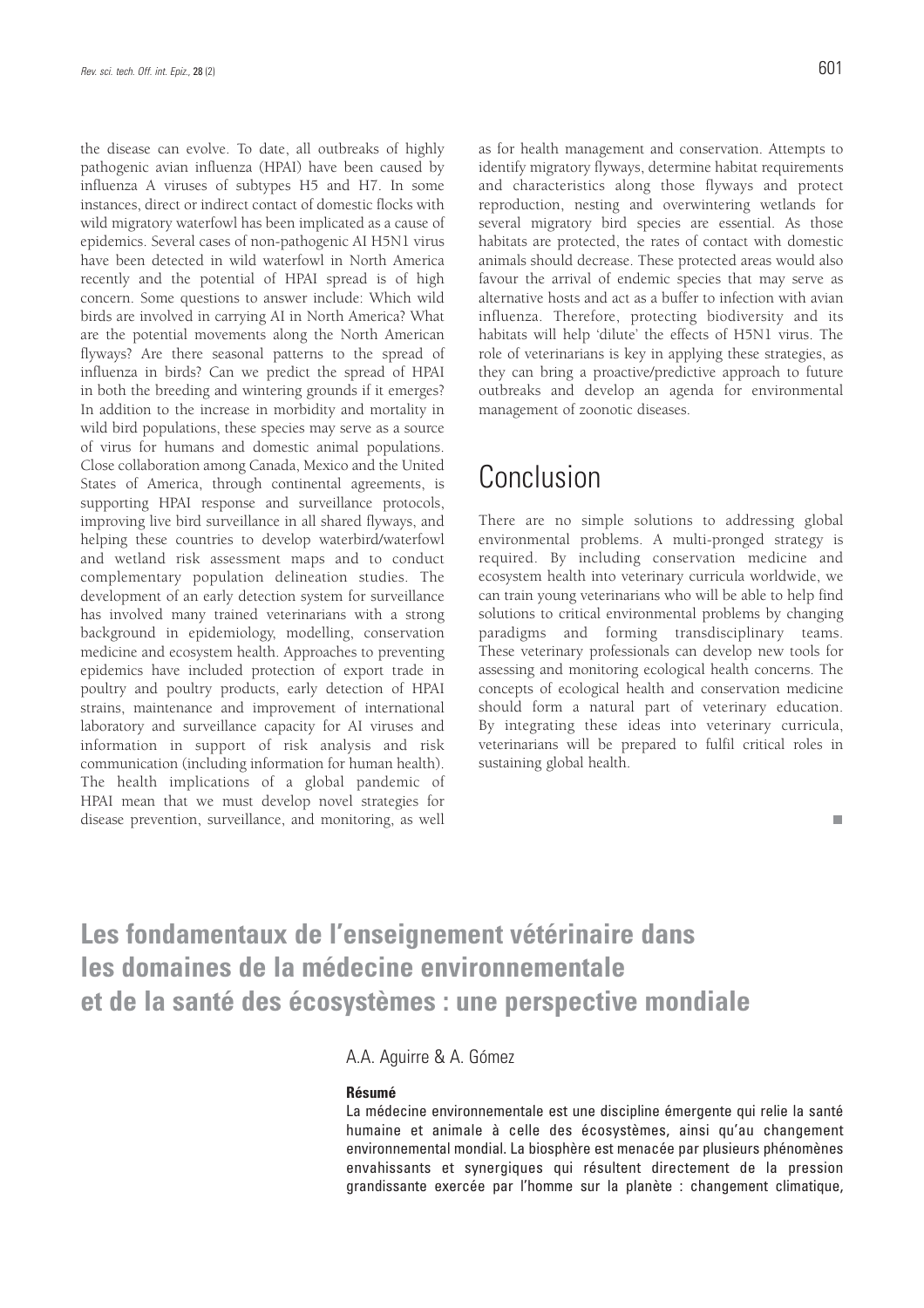appauvrissement biologique (déclin de la biodiversité et des processus écologiques), émergence de maladies infectieuses (« pollution par des pathogènes ») et pollution toxique globale (agents chimiques perturbateurs endocriniens). Ces facteurs cumulent leurs effets et menacent la santé humaine ainsi que celle des animaux domestiques, de la faune sauvage et de l'environnement à l'échelle planétaire. En intégrant la médecine environnementale et la santé des écosystèmes dans les programmes d'enseignement vétérinaire du monde, nous pourrons former de jeunes vétérinaires capables de faire évoluer les paradigmes et de travailler au sein d'équipes interdisciplinaires. Ces futurs vétérinaires seront à même de mettre au point de nouveaux outils pour évaluer et contrôler la santé écologique ; ainsi, ils seront préparés à assumer des fonctions essentielles visant à protéger la santé écologique mondiale.

#### **Mots-clés**

Espèce animale sentinelle – Médecine environnementale – Santé des écosystèmes. $\overline{\phantom{a}}$ 

### **Perspectiva mundial de la enseñanza veterinaria básica en materia de medicina de la conservación y salud de ecosistemas**

#### A.A. Aguirre & A. Gómez

#### **Resumen**

La medicina de la conservación es una disciplina incipiente que liga la sanidad humana y animal a la salud de los ecosistemas y el cambio ambiental planetario. La biosfera está amenazada por una serie de fenómenos omnipresentes y sinérgicos que son consecuencia de las crecientes presiones que el ser humano ejerce sobre el planeta: cambio climático, empobrecimiento biológico (pérdida de biodiversidad y de procesos ecológicos), enfermedades infecciosas emergentes ('contaminación patogénica') e 'intoxicación' mundial (por contaminantes como los disruptores endocrinos). Todos estos factores actúan de forma combinada para minar la salud de personas, animales domésticos, fauna salvaje y medio natural en todo el planeta. Integrando materias como la medicina de la conservación y la salud de ecosistemas en los planes de estudios veterinarios de todo el mundo podemos formar a los titulados que el día de mañana ayudarán a transformar paradigmas y constituirán equipos interdisciplinares. Esos profesionales elaborarán nuevas herramientas para evaluar y controlar el estado de los ecosistemas y contarán con la preparación necesaria para cumplir una función capital a la hora de proteger y preservar la salud ecológica del planeta.

#### **Palabras clave**

Especie centinela – Medicina de la conservación – Salud de ecosistemas. ш